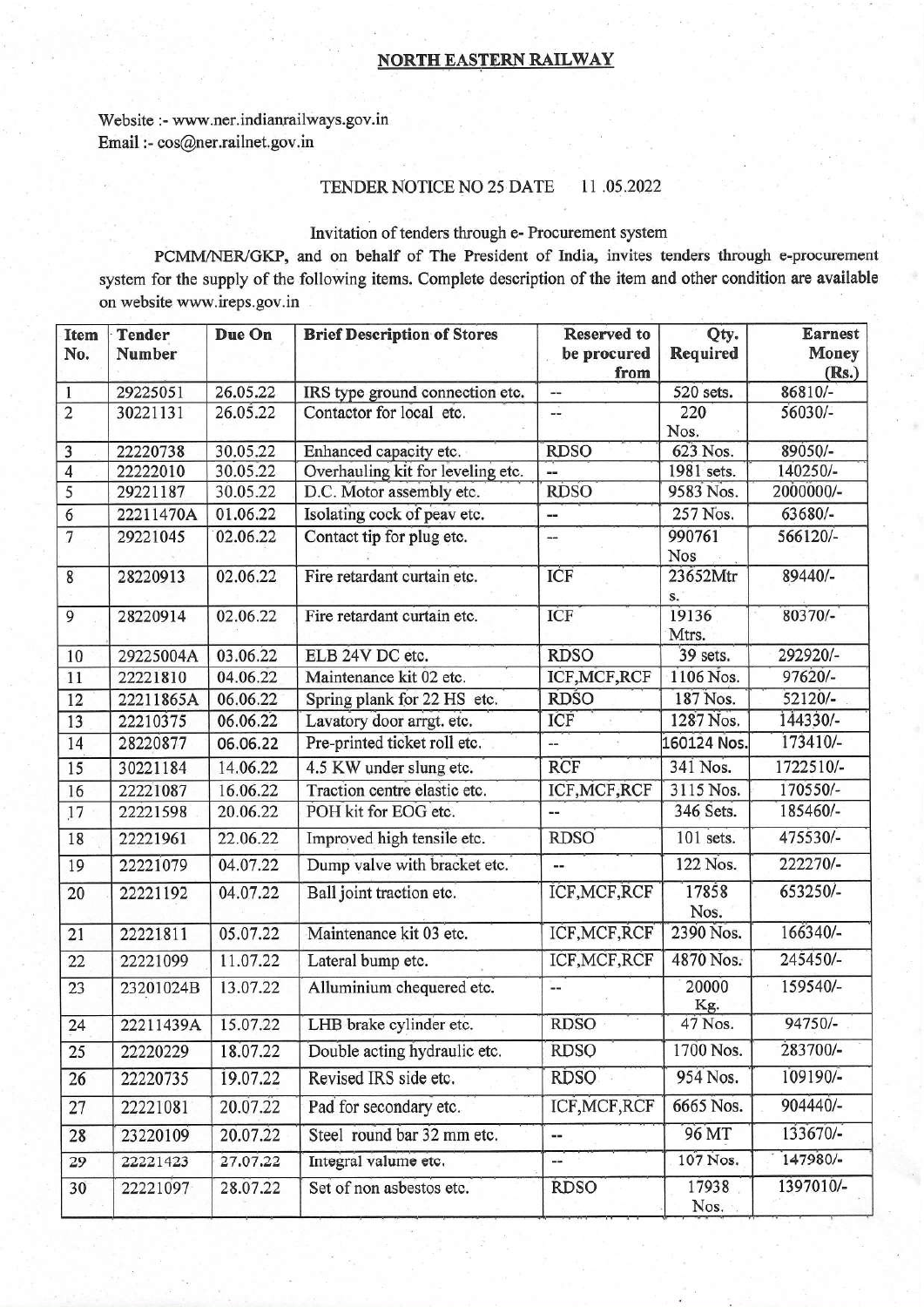|    | 22221086 | 29.07.22 | Silent block for roll etc. | ICF, MCF, RCF                   | 13134<br>Nos. | 712910/- |
|----|----------|----------|----------------------------|---------------------------------|---------------|----------|
| 32 | 22221191 | 01.08.22 | Rubber spring etc.         | ICF, MCF, RCF $\vert$ 3394 Nos. |               | 212260/- |
| 33 | 22211457 | 02.08.22 | Polymer buffer spring etc. | $-$                             | 1580 Sets.    | 158560/- |

1-Above tenders are available on IREPS site i.e. [www.ireps.gov.in](http://www.ireps.gov.in). The firm desirous in participating against e/tender are advised to electronically regd. Themselves on the above website for which they would require to obtain class-III digital certificate (if already not obtained) from certifying agencies authorized under govt. of India IT Act, 2000.Manual offers will not be accepted.

2-Advertised tender and bulletin tenders of PCMM office, NER are being opened through EPS (E- Procurement system) only. Firms desiring to participate in PCMM NER. Tenders should obtain necessary digital certificate and get themselves registered with CRIS/New Delhi. Necessary details in this regard can be obtained from the website [www.ireps.gov.in](http://www.ireps.gov.in) 3-In case of difference between English and Hindi version of the tender notice the English version shall prevail. 4-Head of allocation towards cost oftender document is 93652000, S D money is 00844517 & Earnest money is 00084506.

5:- The Tender cost & EMD will be accepted through On-Line payment on IREPS Portal only for the tender published on or after 01.09.2016 against all the PCMM/NER/GKP Tenders except Global Tender.

 $1.05 - 22$ 

For Principal Chief Material Manager. N.E. Railway Gorakhpur for & on behalf of President of India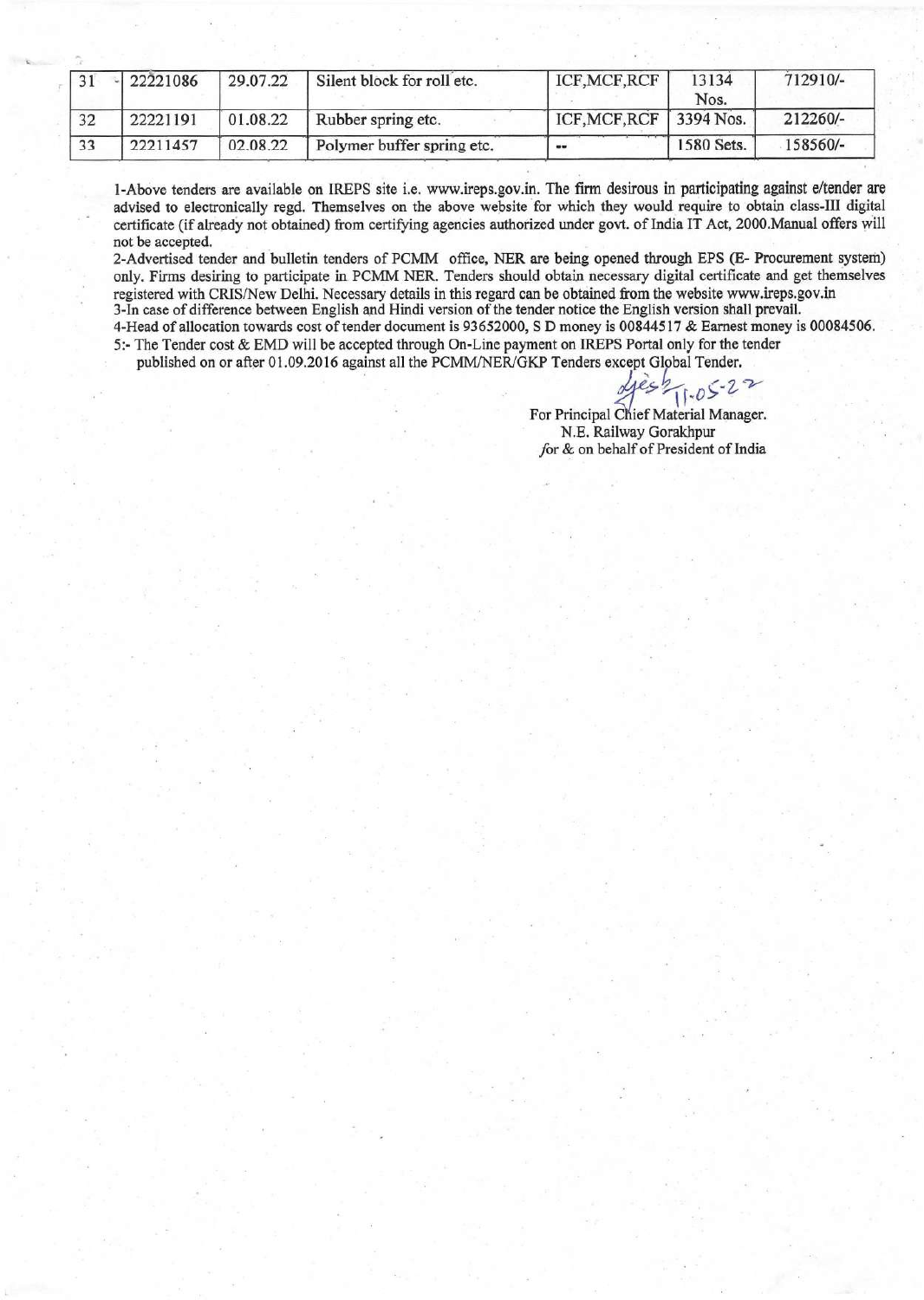Email :- cos@ner.railnet.gov.in Website www.ner.indianrailways.gov.in

## निविदा सूचना संख्या 25 दिनांक 11.05.2022 ई प्रोक्योरमेंट के माध्यम से निविदा आमंत्रण

प्रमुसाप्र/पूउरे/गोरखपुर कृते भारत के राष्ट्रपति तथा उनकी ओर से ई-प्रोक्योरेमेंट के माध्यम से निम्नलिखित सामग्री की आपूर्ति हेतु निविदा आमंत्रित की जाती है। सामग्री का पूर्ण विवरण तथा नियम एवं शर्ते वेबसाइट www.ireps.gov.in पर देखा जा सकता है

| क्रम           | निविदा सं | खुलने की | सामाग्री का विवरण                    | आरक्षित -     | मांगी गई    | बयाना     |
|----------------|-----------|----------|--------------------------------------|---------------|-------------|-----------|
| सं0            |           | तिथि     |                                      | श्रोत दवारा   | मात्रा      | धनराशि    |
| $\mathbf{1}$   | 29225051  | 26.05.22 | आईआरएस टाइप ग्राउंड कनैक्शन          |               | 520 sets.   | 86810/-   |
|                |           |          | ईटीसी.                               |               |             |           |
| $\overline{2}$ | 30221131  | 26.05.22 | कांटैक्टटर फॉर लोकल ईटीसी.           | $-$           | 220 Nos.    | 56030/-   |
| 3              | 22220738  | 30.05.22 | ईनहैन्स्ड कैपसिटी ईटीसी.             | <b>RDSO</b>   | 623 Nos.    | 89050/-   |
| $\overline{4}$ | 22222010  | 30.05.22 | ओवरहालिंग किट फॉर लेवेलिंग<br>ईटीसी. | a.            | 1981 sets.  | 140250/-  |
| 5              | 29221187  | 30.05.22 | डीसी मोटर असेम्बली ईटीसी.            | <b>RDSO</b>   | 9583 Nos.   | 2000000/- |
| $\ddot{6}$     | 22211470A | 01.06.22 | आईसोलेटिंग कॉक ऑफ पीव<br>ईटीसी.      | Ţ             | 257 Nos.    | 63680/-   |
| $\overline{7}$ | 29221045  | 02.06.22 | कॉन्टेक्ट टीप फॉर प्लग ईटीसी.        | --            | 990761Nos   | 566120/-  |
| 8              | 28220913  | 02.06.22 | फायर रीटारडेंट कर्टन ईटीसी.          | ICF           | 23652Mtrs.  | 89440/-   |
| 9              | 28220914  | 02.06.22 | फायर रीटारडेंट कर्टेन ईटीसी          | ICF           | 19136 Mtrs. | 80370/-   |
| 10             | 29225004A | 03.06.22 | ईएलबी 24वी डीसी ईटीसी.               | <b>RDSO</b>   | 39 sets.    | 292920/-  |
| 11             | 22221810  | 04.06.22 | मेंटेनेन्स किट 02 ईटीसी              | ICF, MCF, RCF | 1106 Nos.   | 97620/-   |
| 12             | 22211865A | 06.06.22 | स्प्रिंग प्लैंक फार 22 एचएस ईटीसी    | <b>RDSO</b>   | 187 Nos.    | $52120/-$ |
| 13             | 22210375  | 06.06.22 | लेवोटरी डोर अर्रैजेमेंट ईटीसी        | ICF           | 1287 Nos.   | 144330/-  |
| 14             | 28220877  | 06.06.22 | प्री प्रिंटेड टिकट रोल ईटीसी         | ш.            | 160124 Nos. | 173410/-  |
| 15             | 30221184  | 14.06.22 | 4.5 केडब्लू अंडर स्लंग ईटीसी         | <b>RCF</b>    | 341 Nos.    | 1722510/- |
| 16             | 22221087  | 16.06.22 | ट्रैक्सन सेन्टर इलास्टिक ईटीसी       | ICF, MCF, RCF | 3115 Nos.   | 170550/-  |
| 17             | 22221598  | 20.06.22 | पीओएच किट फार इओजी ईटीसी             | --            | 346 Sets.   | 185460/-  |
| 18             | 22221961  | 22.06.22 | इम्प्रोवड हाई टैसाइल ईटीसी           | <b>RDSO</b>   | 101 sets.   | 475530/-  |
| 19             | 22221079  | 04.07.22 | इम्प वाल्व विथ ब्रैकेट ईटीसी         | u.            | 122 Nos.    | 222270/-  |
| 20             | 22221192  | 04.07.22 | बाल ज्वाइंट ट्रैकसन ईटीसी            | ICF, MCF, RCF | 17858 Nos.  | 653250/-  |
| 21             | 22221811  | 05.07.22 | मेंटेनेन्स किट 03 ईटीसी              | ICF, MCF, RCF | 2390 Nos.   | 166340/-  |
| 22             | 22221099  | 11.07.22 | लैटरल बम्प ईटीसी                     | ICF, MCF, RCF | 4870 Nos.   | 245450/-  |
| 23             | 23201024B | 13.07.22 | एल्य्मिनियम चेकर्ड ईटीसी             | --            | 20000 Kg.   | 159540/-  |
| 24             | 22211439A | 15.07.22 | एलएचबी ब्रेक सिलिंडर ईटीसी           | <b>RDSO</b>   | 47 Nos.     | 94750/-   |
| 25             | 22220229  | 18.07.22 | डबल ऐकटिंग हाइड्रालिक्स ईटीसी        | <b>RDSO</b>   | 1700 Nos.   | 283700/-  |
| 26             | 22220735  | 19.07.22 | रिवाइज्ड आईआरएस साइड ईटीसी           | RDSO          | 954 Nos.    | 109190/-  |
| 27             | 22221081  | 20.07.22 | पैड फार सेकेनड्री ईटीसी              | ICF, MCF, RCF | 6665 Nos.   | 904440/-  |
| 28             | 23220109  | 20.07.22 | स्टील राउंड बार 32 एमएम ईटीसी        | --            | 96 MT       | 133670/-  |
| 29             | 22221423  | 27.07.22 | आईंटिग्र्ल वैलूम ईटीसी               | --            | 107 Nos.    | 147980/-  |